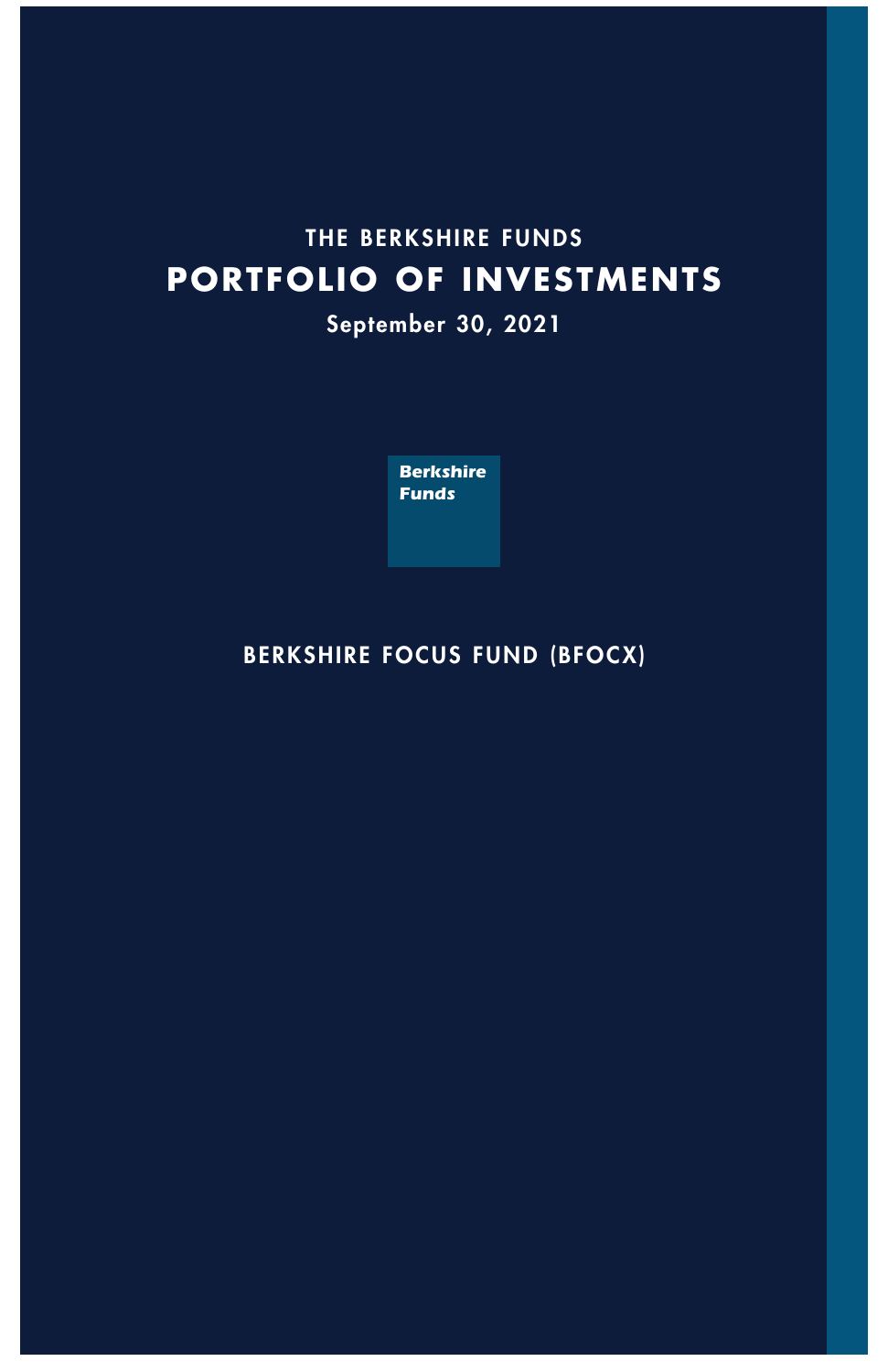### **PORTFOLIO OF INVESTMENTS - BERKSHIRE FOCUS FUND September 30, 2021 (Unaudited)**

| <b>Shares</b> |                                                        | Value             |
|---------------|--------------------------------------------------------|-------------------|
|               | <b>COMMON STOCKS - 100.05%</b>                         | \$<br>744,594,620 |
|               | (Cost \$704,823,989)                                   |                   |
|               | <b>AUTOMOBILE MANUFACTURERS - 9.32%</b>                | 69,391,235        |
| 10            | Li Auto, Inc. - ADR *                                  | 263               |
| 10            | NIO, Inc. - ADR *                                      | 356               |
| 89,480<br>10  | Tesla, Inc. *<br>Volkswagen AG. - ADR                  | 69,389,950<br>311 |
| 10            | XPeng, Inc. - ADR *                                    | 355               |
|               | <b>BANKS - 0%</b>                                      | 3,878             |
| 10            | Signature Bank                                         | 2,723             |
| 10            | Silvergate Capital Corporation. (Class A) *            | 1,155             |
|               | <b>BIOTECHNOLOGY - 0.00%</b>                           | 2,460             |
| 10            | CRISPR Therapeutics AG (Switzerland) *                 | 1,119             |
| 10            | Intellia Therapeutics, Inc. *                          | 1,341             |
|               | <b>BUSINESS SOFTWARE &amp; SERVICES - 45.95%</b>       | 342,008,977       |
| 10            | Adobe, Inc. *                                          | 5,757             |
| 76,140        | Atlassian Corporation PLC (Class A) * (United Kingdom) | 29,802,719        |
| 85,590        | Bill.com Holdings, Inc. *                              | 22,848,251        |
| 10            | Cloudflare, Inc. *                                     | 1,127             |
| 268,140       | Datadog, Inc. *                                        | 37,901,589        |
| 523,800       | Digital Turbine, Inc. *                                | 36,011,250        |
| 10            | DocuSign, Inc. *                                       | 2,574             |
| 10            | Domo, Inc. *                                           | 844               |
| 58,850        | HubSpot, Inc. *                                        | 39,787,897        |
| 10            | Intuit, Inc.                                           | 5,395             |
| 10            | Microsoft Corp.                                        | 2,819             |
| 89,490        | MongoDB, Inc. (Class A) *                              | 42,195,430        |
| 10            | Palantir Technologies Inc. *                           | 240               |
| 17,460        | Paycom Software, Inc. *                                | 8,655,795         |
| 38,900        | Paylocity Holding Corporation *                        | 10,907,560        |
| 30,410        | ServiceNow, Inc. *                                     | 18,923,231        |
| 124,780       | Snowflake Inc. (Class A) *                             | 37,737,215        |
| 315,830       | The Trade Desk, Inc. (Class A) *                       | 22,202,849        |
| 10            | Twilio Inc. (Class A) *                                | 3,191             |
| 277,290       | Unity Software Inc. *                                  | 35,007,863        |
| 10            | Veeva Systems Inc. (Class A) *                         | 2,882             |
| 10            | Workday, Inc. (Class A) *                              | 2,499             |
|               | <b>COMMUNICATION SERVICES - 0.00%</b>                  | 4,790             |
| 10            | RingCentral, Inc. (Class A) *                          | 2,175             |
| 10            | Zoom Video Communications, Inc. *                      | 2,615             |
|               | <b>CONSUMER ELECTRONICS - 0.00%</b>                    | 1,739             |
| 10            | Apple, Inc.                                            | 1,415             |
| 10            | Sonos, Inc. *                                          | 324               |
|               | <b>CYBERSECURITY EQUIPMENT &amp; SERVICES - 6.04%</b>  | 44,977,869        |
| 10            | CrowdStrike Holdings, Inc. (Class A) *                 | 2,458             |
| 10            | Okta, Inc. (Class A) *                                 | 2,373             |
| 47,800        | SentinelOne, Inc. *                                    | 22,896,200        |
| 10            | Palo Alto Networks, Inc. *                             | 536               |
| 84,190        | Zscaler, Inc. *                                        | 22,076,302        |
|               | <b>ENTERTAINMENT - 10.24%</b>                          | 76,135,753        |
| 10            | Netflix, Inc. *                                        | 6,103             |
| $10\,$        | Roblox Corporation *                                   | 756               |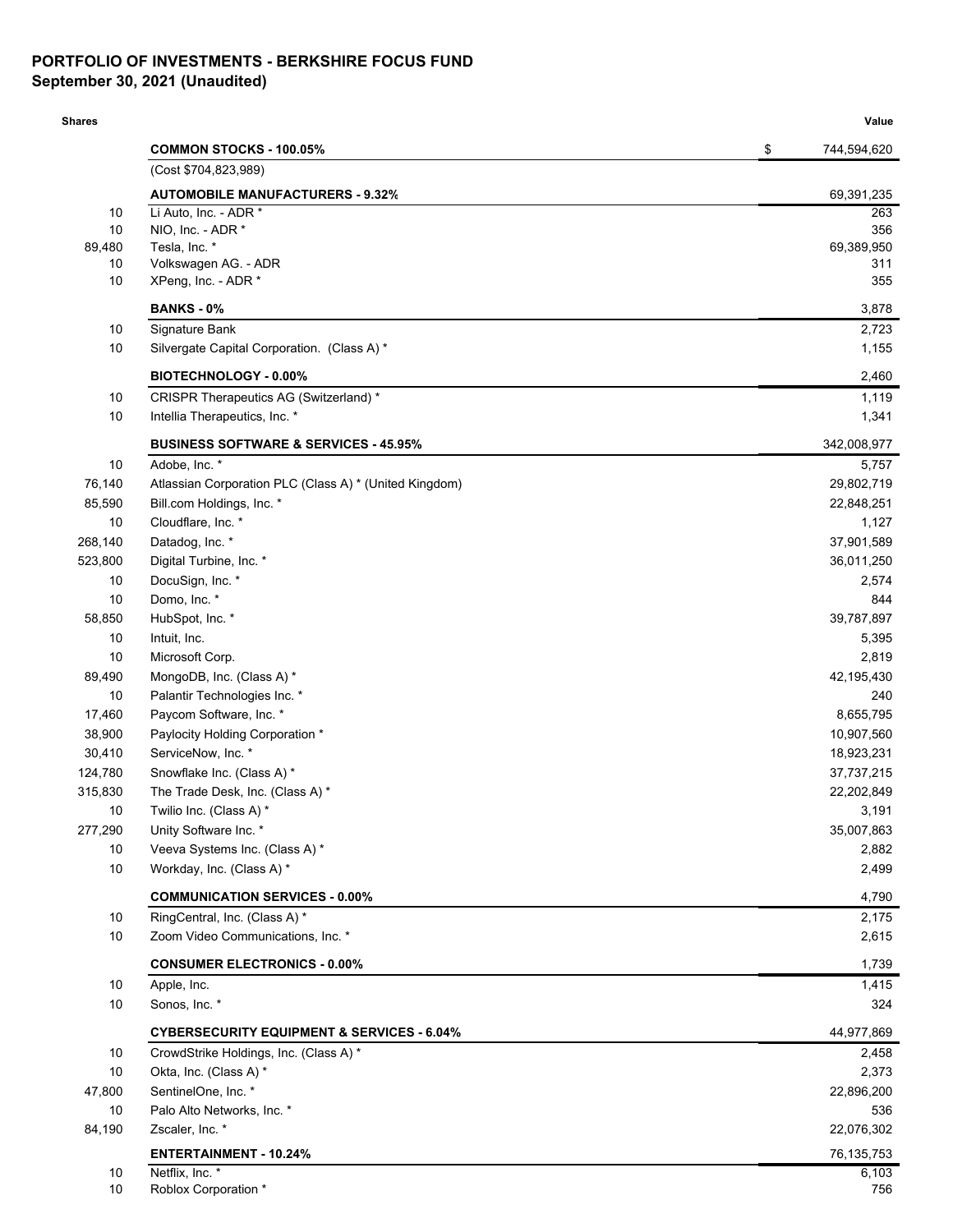| 47,770  | Roku, Inc. (Class A) *                                   | 14,968,729                        |
|---------|----------------------------------------------------------|-----------------------------------|
| 191,880 | Sea Limited (Singapore) *                                | 61,157,912                        |
| 10      | Spotify Technology S.A. (Luxembourg) *                   | 2,253                             |
|         | <b>FITNESS &amp; LEISURE - 0%</b>                        | 870                               |
| 10      | Peloton Interactive, Inc. (Class A) *                    | 870                               |
|         | <b>HEALTHCARE - 4.35%</b>                                | 32,398,149                        |
| 10      | Doximity, Inc. *                                         | 807                               |
| 378,680 | OptimizeRx Corporation *                                 | 32,396,074                        |
| 10      | Teladoc Health, Inc. *                                   | 1,268                             |
|         | <b>INTERNET SERVICES - 8.45%</b>                         | 62,824,197                        |
| 159,250 | Airbnb, Inc. (Class A) *                                 | 26,714,187                        |
| 10      | Alphabet, Inc. (Class A) *                               | 26,735                            |
| 10      | Amazon.com, Inc. *                                       | 32,850                            |
| 10      | Carvana Co. (Class A) *                                  | 3,015                             |
| 10      | Chegg, Inc. *                                            | 680                               |
| 10      | Chewy, Inc. (Class A) *                                  | 681                               |
| 10      | Coinbase Global, Inc. *                                  | 2,275                             |
| 10      | Etsy, Inc. *                                             | 2,080                             |
| 10      | Match Group, Inc. *                                      | 1,570                             |
| 21,450  | MercadoLibre, Inc. * (Argentina)                         | 36,023,130                        |
| 10      | Shopify Inc. (Class A) * (Canada)                        | 13,558                            |
| 10      | Wayfair Inc. (Class A) *                                 | 2,555                             |
| 10      | Zillow Group, Inc. *                                     | 881                               |
|         | <b>INTERNET SOCIAL MEDIA - 4.8%</b>                      | 35,681,502                        |
| 10      | Facebook, Inc. (Class A) *                               | 3,394                             |
| 10      | Pinterest, Inc. (Class A) *                              | 510                               |
| 482,970 | Snap, Inc. (Class A) *                                   | 35,676,994                        |
| 10      | Twitter, Inc. *                                          | 604                               |
|         | IT FINANCIAL SERVICES - 5.02%                            | 37,389,598                        |
| 62,670  | Affirm Holdings, Inc. *                                  | 7,465,877                         |
| 10      | Mastercard Incorporated (Class A)                        | 3,477                             |
| 10      | PayPal Holdings, Inc. *                                  | 2,602                             |
| 124,740 | Square, Inc. (Class A) *                                 | 29,917,642                        |
|         | LIFE SCIENCES TOOLS & SERVICES - 2%                      | 14,890,221                        |
| 10      | 10x Genomics, Inc. *                                     | 1,456                             |
| 51,520  | Repligen Corporation *                                   | 14,888,765                        |
|         | <b>SEMICONDUCTOR - 0%</b>                                | 10,407                            |
| 10      | Advanced Micro Devices, Inc. *                           | 1,029                             |
| 10      | Ambarella, Inc. *                                        | 1,557                             |
| 10      | Marvell Technology, Inc.                                 | 603                               |
| 10      | Micron Technology, Inc. *                                | 710                               |
| 10      | NVIDIA Corp.                                             | 2,072                             |
| 10      | Qorvo, Inc. *                                            | 1,672                             |
| 10      | Skyworks Solutions, Inc.                                 | 1,648                             |
| 10      | Taiwan Semiconductor Manufacturing Company Limited - ADR | 1,116                             |
|         | <b>SEMICONDUCTOR EQUIPMENT - 0%</b>                      | 15,522                            |
| 10      | Applied Materials, Inc.                                  | 1,287                             |
| 10      | ASML Holding N.V. - ADR                                  | 7,451                             |
| 10      | Lam Research Corp.                                       | 5,692                             |
| 10      | Teradyne, Inc.                                           | 1,092                             |
|         |                                                          |                                   |
|         | <b>SPECIALTY INDISTRIAL MACHINERY - 3.88%</b>            |                                   |
|         | Kornit Digital Ltd. (Israel) *                           |                                   |
| 199,320 | <b>SPECIALTY RETAIL - 0%</b>                             | 28,849,577<br>28,849,577<br>6,669 |